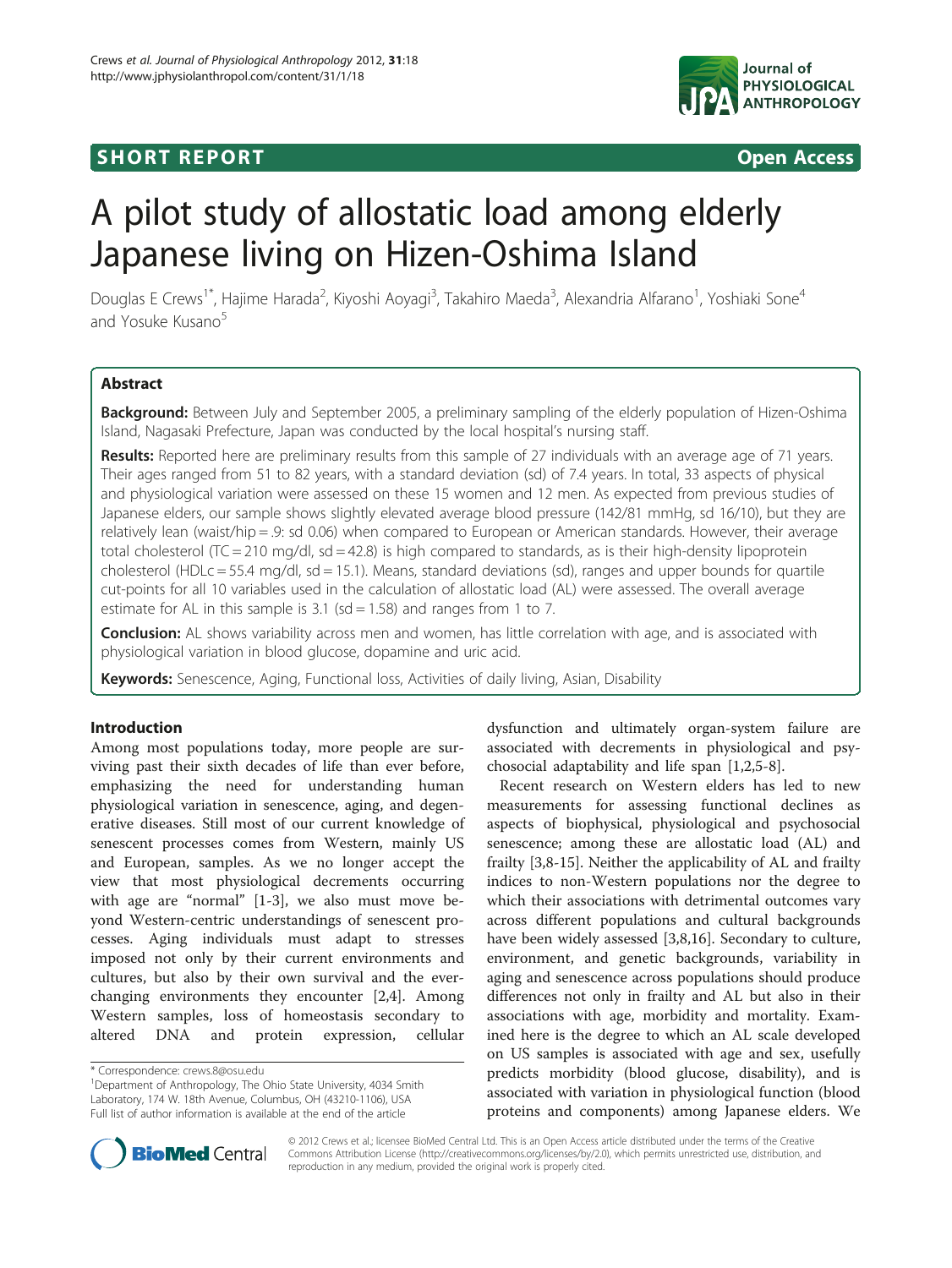examine the degree to which AL is associated with physiological function and differences among older Japanese men and women living on Hizen-Oshima Island, Nagasaki Prefecture in 2005. In addition, we assess the degree to which these factors and their associations with AL are influenced by sex and age in this elderly sample of Japanese citizens.

## Background

AL was designed to assess the cumulative effects of stress and stress responses on the soma. As originally developed, AL was assessed using a composite score of systolic and diastolic blood pressure, total and HDL-cholesterol, waist/hip ratio, glycated hemoglobin (Hb), serum dihydroepiandosterone-sulfate (DHEA-s), and urinary cortisol, noradrenaline and adrenaline (see Table 1; [\[8,10-](#page-5-0) [13\]](#page-5-0)). AL is an additive measure, determined by scoring its components as 1 in the highest quartile of risk (in the original formulation, the fourth for all but HDLcholesterol and DHEA-s, for which highest risk is in the lowest quartile) and summing across measures (Table 1). Among US elders, AL correlates with age and predicts future dysfunction and mortality. Assessments often include other possible components of AL: for example C-reactive protein (CRP), glutathione, superoxide dismutase or pyruvate kinase [\[8](#page-5-0)]. AL appears to be associated with sarcopenia and reduced energy expenditure, reduced nutrition, weight loss, weakness, exhaustion, low physical ability and ultimately hospitalization and death. Given that several of the measures used to calculate AL also are included in the definition of Syndrome X, it could be suggested that AL is just another way of assessing Syndrome X. Elsewhere, we have shown that AL is not necessarily correlated with other aspects of glucose metabolism, such as blood glucose when glycated Hb and glucose are included or dropped from assessments of AL [[3\]](#page-5-0).

## Study location

A Japanese sample is ideal for this study: they are among the longest-lived people worldwide, are relatively homogeneous genetically, and persons residing in different

Table 1 The components of allostatic load after McEwen (1999)

| Secondary mediators<br>of stress         | <b>Primary mediators of stress</b>                       |
|------------------------------------------|----------------------------------------------------------|
| Systolic and diastolic<br>blood pressure | Serum dihydroepiandosterone – sulfate                    |
| Waist/hip ratio                          | Overnight urinary cortisol,<br>adrenaline, noradrenaline |
| HDI-cholesterol and<br>total-cholesterol |                                                          |
| Glycated hemoglobin                      |                                                          |

regions of Japan follow different life styles. The population of Japan has aged rapidly in the late  $20<sup>th</sup>$  and early  $21<sup>st</sup>$  centuries, partly due to low and declining birth rates and partly due to improved survival at all ages, but particularly among those aged 65 years and older. This increase in older residents has led to increased needs for healthcare and pensions, but these elders may also show improved active life spans and health spans. Today about one-fifth of the Japanese population is aged 65 years and older; by 2020 this percent may rise to one-fourth of the 127 million total population wherein 25.6 million people currently are aged 65 years and older [\[17](#page-5-0)]. Of these, 25,000 are already centenarians and life expectancy was already 85.6 years among women in 2005 and 78.6 years among men. Given their increasing numbers, finding a simple method for predicting health outcomes and survival of elders will aid in focusing healthcare interventions and target those in most need for additional care.

## Hypotheses

Hypotheses tested here are: 1) AL differs between elderly Japanese men and women. 2) Higher AL is associated with older ages, greater morbidity and more extreme values of physiological factors observed in blood samples indicating poorer health. 3) Poorer responses to an Index of Competence designed by the Tokyo Metropolitan Institute of Gerontology are associated with higher AL.

## Population

At the time of this survey in 2005, the total population of Hizen-Oshima Island was 5,792 persons [[17](#page-5-0)]. Of these, 2,917 were aged  $50+$  years, 1,523 were aged  $65+$ years, 733 were aged 75+ and 60 were over 90 years of age [\[17\]](#page-5-0). Until recent decades, a majority of residents practiced at least some traditional agriculture and fishing for their sustenance; however, Hizen-Oshima Island also was a major source of coal throughout the  $19<sup>th</sup>$  and  $20<sup>th</sup>$ centuries. During this period, large villages developed on the west side of the island facing Nagasaki. Additionally, 100's of persons migrated into this area from both the main island and other areas of Hizen-Oshima Island to work in the coal mines and provide needed services to miners. In the mid- $20<sup>th</sup>$  century, coal mining was abandoned and the port converted to use for ship building. Today, the shipyard continues to provide wage labor and economic stability to the western coast. Although the eastern coast has remained more traditional, prosperity and non-local foods and customs have permeated the entire island. This process accelerated during the late- $20<sup>th</sup>$  century following construction of a bridge linking the northwest coast of Hizen-Oshima Island to the main island.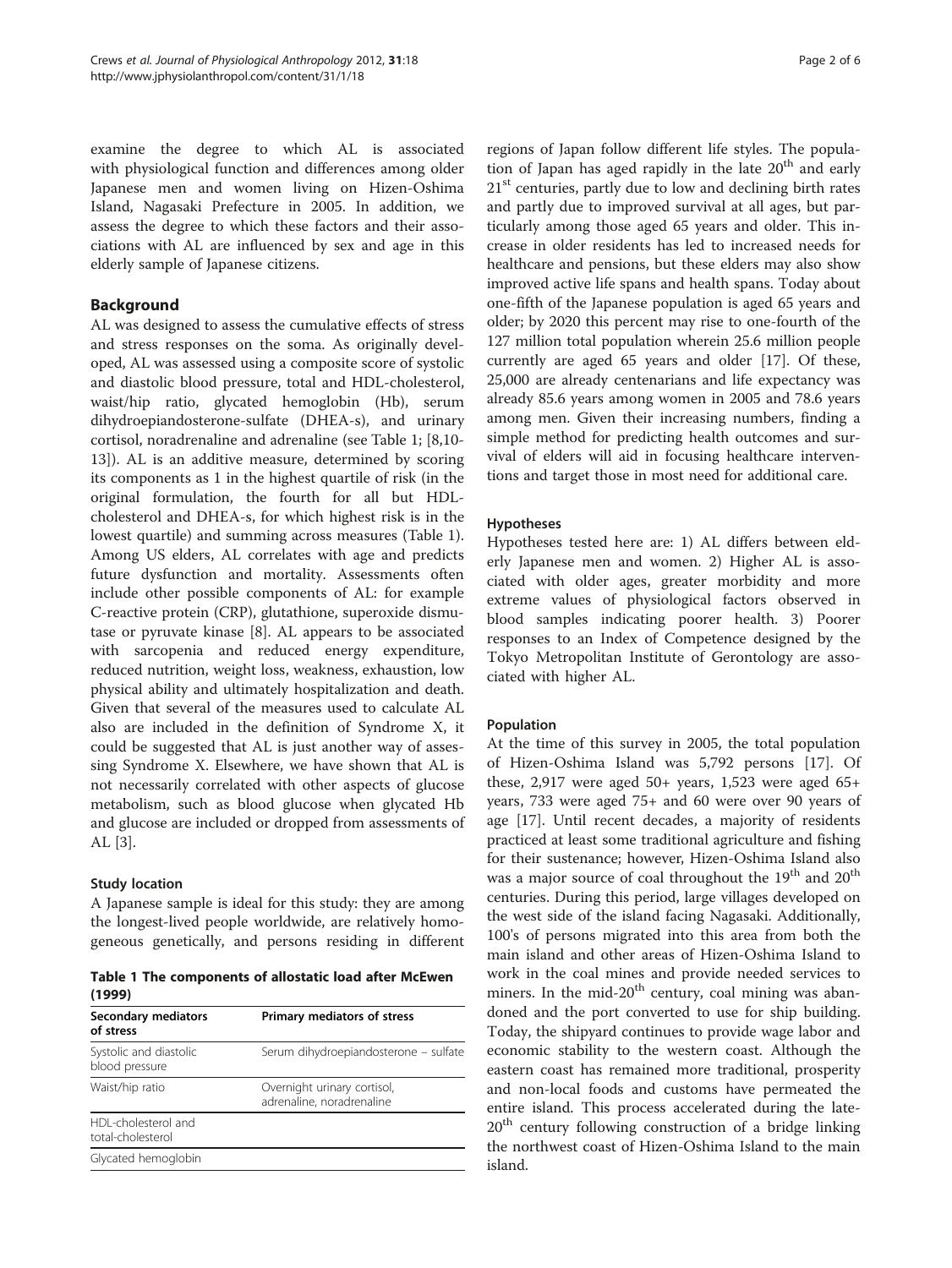#### <span id="page-2-0"></span>**Methods**

## Sample

Between July and September 2005, a preliminary sampling of the elderly population of Hizen-Oshima Island, Nagasaki Prefecture, Japan was conducted by the local hospital's nursing staff under the direction of collaborating physicians, as part of the Japan Society for the Promotion of Science funded project, "Allostatic Load Among Hizen-Oshima Island Residents." Hizen-Oshima residents receive health care at a single centrally located hospital, providing a single source for medical diagnoses and a single location to conduct medical exams. Dr. Y. Kusano hired nurses at Hizen-Oshima Island Medical Center to aid in biomedical protocols (blood draws, overnight urine collections and assessments of blood pressure). Each participant responded to a questionnaire including current perceptions of their health, previous health conditions, their current and past activity levels and the TMIG Index of Competence (Tokyo Metropolitan Institute of Gerontology Index of Competence). The TMIG index totals 13 questions about physical and social competency divided into 3 domains: Instrumental Self-Maintenance  $-5$ , Intellectual Activity  $-4$ , and Social Role – 4. Positive answers (ability to complete a task) are scored as 1; negative answers (inability to complete) are scored as 0. Scores are then summed similar to how AL is determined, except that higher TMIG scores indicate better function and less disability. Participants were recruited at their annual government sponsored physical examination through public health centers. Details and significance of the project, as well as the voluntary nature of participation were explained at the point of contact and all study protocols were incorporated into annual physical examination. Thus, as part of this study, each participant was provided additional testing of their blood chemistries, lipids and other medically important assessments. As hospital records, data generated by this project respected individual privacy and autonomy of participants to the highest degree possible, while also being available for clinical staff to use in treatment and diagnoses. Prior to being measured or completing any study protocols, participants provided informed consent according to protocols established at the Graduate School of Human Life Science, Department of Interdisciplinary Studies for Advanced Aged Society, Osaka City University.

Reported here are preliminary results from a random sample of 27 individuals with an average age of 71 years (Table 2). Ages ranged from 52 to 89 years, with an sd of 7.4 years (Table 3). Table 3 also provides descriptive statistics for variables examined for associations with allostatic load. In total, 33 aspects of physical and physiological variation were assessed for these 15 women and 12 men. Although this is a rather small sample of

Table 2 Descriptive statistics and cut-points for estimating allostatic load of elderly Hizen-Oshima Island residents

| Variable    | Mean (sd)   | Range        | $1st$ O | $2nd$ O | $3rd$ O |
|-------------|-------------|--------------|---------|---------|---------|
| <b>SBP</b>  | 142 (16.4)  | 106 to 172   | 134     | 140     | 155     |
| <b>DBP</b>  | 81 (10.4)   | 60 to 94     | 70      | 80      | 90      |
| W/H         | 0.9(0.065)  | 0.74 to 0.97 | 0.80    | 0.87    | 0.89    |
| HDC         | 55.4 (15.1) | 32 to 84     | 44      | 50      | 60      |
| <b>TOTC</b> | 210 (42.8)  | 142 to 315   | 182     | 203     | 238     |
| Hb-g        | 5.4(0.30)   | 4.9 to 6.2   | 5.2     | 5.3     | 5.5     |
| <b>DHFA</b> | 669 (366.6) | 89 to 1580   | 408     | 585     | 854     |
| <b>CORT</b> | 15.5 (7.79) | 2.8 to 30.1  | 9.1     | 14.5    | 22.6    |
| AD.         | 6.8(6.41)   | 1 to 31      | 3.0     | 5.0     | 7.8     |
| <b>NAD</b>  | 76.6 (44.2) | 23 to 166    | 44      | 64      | 108     |

\* Quartile cut-point for HDL-c and DHEA is the upper bound of the 1st. Abbreviations: SBP/DBP systolic/diastolic blood pressures, W/H waist: hip ratio, TOTc/HDLc total/high density cholesterol, Hbg glycated hemoglobin. DHEA Serum, dihydroepiandosterone – sulfate; CORT/AD/NAD, cortisol, adrenaline, noradrenaline.

the total population aged 50+ years residing on the island, it does include about 0.9% of these and likely is sufficient to provide preliminary estimates of trends to be expected in associations of allostatic load with physiological outcomes among elderly residents of Hizen-Oshima Island. For one, residents maintain relatively similar lifestyles and are exposed to similar stressors and risk factors. Second, we have sampled randomly within a restricted age range of individuals who experienced similar historical events. Finally, participants came from all areas of Hizen-Oshima Island and do not represent a single local enclave.

#### Statistical analysis

Means, standard deviations (sd), ranges and quartile cutpoints were calculated for all variables used to estimate allostatic load (Table 2). As previously described, observations falling in the highest risk quartile were scored one and then summed to determine an allostatic load score. Differences between older and younger participants and between men and women were estimated and examined for statistical significance using standard t-

Table 3 Descriptive statistics and ranges for dependent variables of elderly Hizen-Oshima Island residents

| Variable   |                | Mean (sd)     | Range          |  |
|------------|----------------|---------------|----------------|--|
| AGF        | (years)        | 70.8 (7.4)    | 51 to 82       |  |
| <b>WBC</b> | $(count/mm^3)$ | 5,834 (1,516) | 3,500 to 9,700 |  |
| GOT        | (IV/L)         | 25.6(6.7)     | 13 to 43       |  |
| GPT        | (IV/L)         | 20.0(8.8)     | 8 to 42        |  |
| Dopamine   | (nq/dl)        | 747 (752)     | 139 to 3,490   |  |
| Uric Acid  | (ng/dl)        | 5.1(1.2)      | 3.1 to 7.2     |  |
| Glucose    | (mg/dl)        | 116.8 (18.7)  | 94 to 174      |  |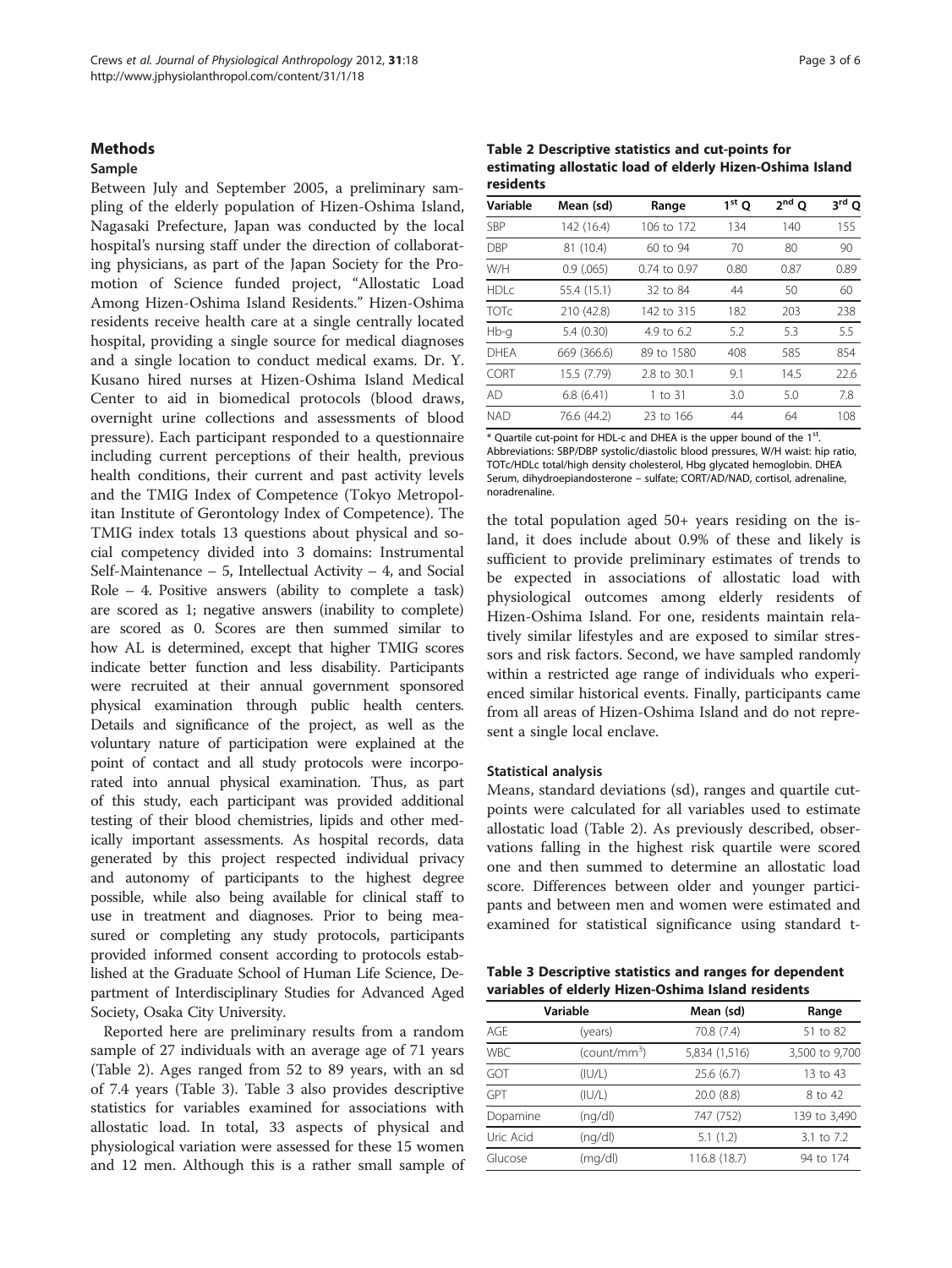tests comparing means. In these analyses, the indicator variable for sex was coded as 0 for women and 1 for men. Thus, results for sex differences reported as "significantly associated" indicate that men were higher and "significantly negatively associated" will indicate that women have a higher mean value for that measure. Similarly, main associations of AL with physiological variables were estimated using t-tests based upon a general liner model. Based upon observed univariate associations of AL, multiple regression models were used to determine independent effects of AL on several physiological measures controlling for age and sex.

## Results

Slightly elevated average blood pressure (142/81 mmHg, sd 16/10) is observed in this sample of Japanese elders (Table [2\)](#page-2-0) compared to the United States (136/74 mmHg), but not European standards (150/85 mmHg at ages 65 to 69 years; see [\[18\]](#page-5-0)). A relatively lean body habitus  $(waist/hip = 0.9: sd 0.06)$  also is observed in this sample compared to European men aged 55 to 64 years old (range 0.89 to 1.01), but not women (0.79 to 0.82; see [[19\]](#page-5-0)). Average total cholesterol  $(TC = 210 \text{ mg/dl}, \text{ sd} =$ 42.8) is rather high compared to international standards wherein less than 200 mg/dl is considered desirable. Conversely, high-density lipoprotein cholesterol  $(HDLc = 55.4 mg/dl, sd = 15.1)$  in this sample (Table [2\)](#page-2-0) is above the 50 mg/dl determined as the international standard for healthy HDL-cholesterol; the ratio of total cholesterol to HDL-cholesterol of 3.8 in this sample is at the level determined as low risk (3.8 to 4.0 mg/dl) by international standards. Means, standard deviations (sd), ranges, and upper bounds for quartile cut-points for all 10 variables used in the calculation of allostatic load (AL) are listed in Table [2](#page-2-0).

The overall average estimate for AL in this sample is 3.1 (sd =  $1.58$ ) and ranges from 1 to 7. There is a slight, non-significant tendency for estimated AL to be higher among those of younger age  $(3.4,$  standard error  $(se) =$ 0.457,  $P = 0.378$ ) when the sample is divided into higher  $(2.9, \text{ se } = 0.61)$  and lower age classes based upon the mean age of 71 years. However, age explains only about 3% of the variation in AL. Using regression, no significant linear or quadratic association of AL with age was observed  $(P > 0.35$  for both comparisons). Women showed lower AL on average  $(2.6, \text{ se} = 0.37)$  than did men  $(3.7, se = 0.60)$ . This difference was of borderline statistical significance ( $P = .088$ ), explaining about 12% of the total variance in AL.

In this Hizen-Oshima Island sample, estimated AL is poorly predictive of blood glucose mg/dl (Table [3](#page-2-0) includes means, standard deviations, ranges for outcome variables). A single unit increase in AL is associated with a 2.5 mg/dl decrease in blood glucose in this sample

(se = 2.31,  $P = 0.30$ ). AL only explains about 4% of the total variance in blood glucose, although glycated hemoglobin is included in the estimate of AL. Data from a number of studies also suggest that AL is associated with both physical and physiological dimensions of disability and frailty. In this sample, we collected data on ADLs (Activities of Daily Living) as indicated by an Index of Competence designed by the Tokyo Metropolitan Institute of Gerontology. Little variation in the Instrumental scale was observed (range 4 to 5, mean 4.89,  $sd = 0.32$ ). Greater variation was observed in the other two subscales: Intellectual – range 0 to 4, mean =  $3.04$ , sd =  $1.13$ ; Social - range 1 to 4, mean 3.41, sd 0.97. AL showed no significant associations with the total or any of the three sub-scales ( $P > 0.40$  for all four comparisons).

Because AL assesses stress from physiological arousal (hormones), subsequent poor health outcomes, and physical alterations (anthropometrics, lipids), AL was examined as a mediator of the psycho-physiologically active neurotransmitter, dopamine (mg/dl), a systemic antioxidant, uric acid (mg/dl), enzymes associated with liver function (GOT - glutamic oxaloacetic transaminase and GPT – glutamic pyruvic transaminase), and aspects of immune (WBC – white blood cells) and kidney function (creatine). In this sample, the strongest association of AL with any aspect of physiology is with the neurotransmitter dopamine, which averages about 747 ng/ml (sd = 752) (Table [4](#page-4-0)). For every one-unit increase in AL, dopamine increases about 184 ng/ml of blood  $(se = 87.9 \text{ ng/ml}, P = 0.05)$  (Table [4\)](#page-4-0), explaining about 15% of the total variation in dopamine for this sample. Similarly, AL is relatively strongly associated with uric acid mg/dl (mean 5.1,  $sd = 1.2$ ) (Table [3](#page-2-0)), explaining about 12% of the total variation in uric acid levels for this sample (se = 0.15,  $P = 0.07$ ). For every unit increase in AL, uric acid increases 0.274 ng/dl (Table [4](#page-4-0)). When age, sex and AL are jointly entered into multiple regression, AL remains positively associated with GPT  $(P = 0.021)$ , blood sugar  $(P = 0.053)$ , serum dopamine  $(P = 0.011)$ , and WBC counts  $(P = 0.103)$ , independent of sex and age (Table [4](#page-4-0)). Associations with blood pressure, blood sugar, noradrenalin, cortisol, and DHEA-s are expected, as these variables were included in the construction of AL. However, associations with dopamine (a neurotransmitter), uric acid (an antioxidant), GPT (a liver enzyme), and WBC counts (an indicator of inflammation), all aspects of physiology reflective of frailty, are not due to the construction of AL.

#### Discussion

In this sample, AL is associated independently with physiological variation, including dopamine, uric acid, GPT, and WBC counts, and shows variability across men and women, but is only poorly correlated with age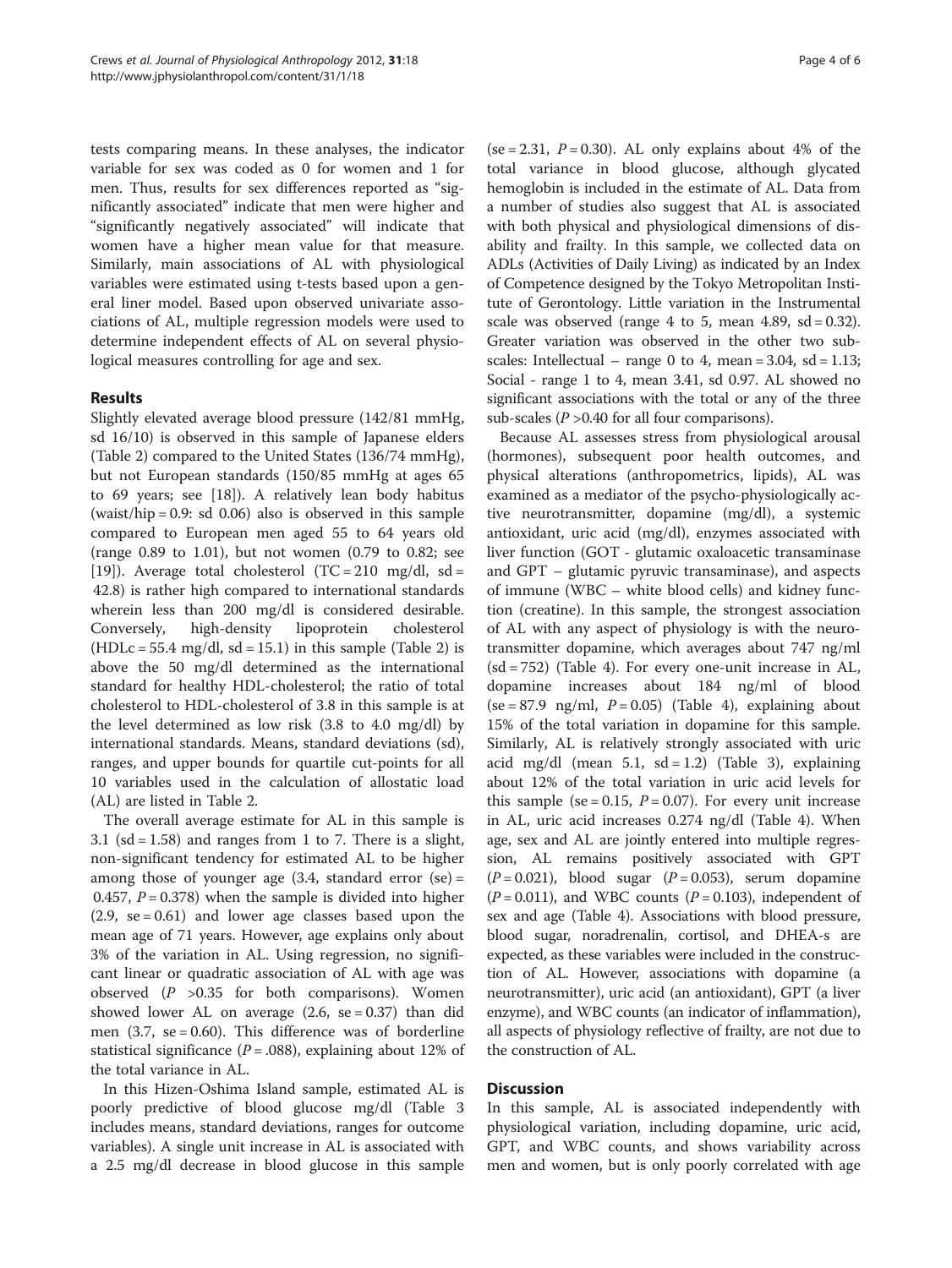<span id="page-4-0"></span>

| Table 4 Bivariate and multivariate associations of allostatic load with physiology among elderly Hizen-Oshima Island |  |  |  |  |
|----------------------------------------------------------------------------------------------------------------------|--|--|--|--|
| residents                                                                                                            |  |  |  |  |

| <b>BIVARIATE ANALYSES</b>                       |                    |                               |           |       |       |  |  |
|-------------------------------------------------|--------------------|-------------------------------|-----------|-------|-------|--|--|
| Independent variables                           | Dependent variable | <b>Regression coefficient</b> | <b>SE</b> | P     | $R^2$ |  |  |
| AL                                              | Glucose            | $-2.47$                       | 2.31      | 0.30  | 0.04  |  |  |
| $\mathsf{AL}$                                   | Dopamine           | 184.4                         | 87.9      | 0.05  | 0.15  |  |  |
| $\mathsf{AL}$                                   | Uric acid          | 0.274                         | 0.15      | 0.07  | 0.12  |  |  |
| $\mathsf{AL}$                                   | White blood cells  | 349.3                         | 179.1     | 0.06  | 0.13  |  |  |
| $\mathsf{AL}$                                   | GPT                | 1.86                          | 1.05      | 0.09  | 0.11  |  |  |
| $\mathsf{AL}$                                   | GOT                | $-0.292$                      | 0.88      | 0.74  | 0.04  |  |  |
| Age                                             | AL                 | $-0.550$                      | 0.61      | 0.38  | 0.03  |  |  |
| Sex (male $= 1$ )                               | AL                 | 1.075                         | 0.60      | 0.09  | 0.12  |  |  |
| MULTIVARIATE MODELS CONTROLLING FOR AGE AND SEX |                    |                               |           |       |       |  |  |
| Age                                             | Glucose            | $-0.006$                      | 0.48      | 0.99  |       |  |  |
| Sex                                             | 21.42              | 7.54                          | 0.01      |       |       |  |  |
| $\mathsf{AL}$                                   |                    | $-4.79$                       | 2.34      | 0.05  | 0.32  |  |  |
| Age                                             | Dopamine           | 15.1                          | 19.6      | 0.89  |       |  |  |
| Sex                                             |                    | $-645.2$                      | 309.6     | 0.05  |       |  |  |
| $\mathsf{AL}$                                   |                    | 265.1                         | 96.1      | 0.01  | 0.29  |  |  |
| Age                                             | Uric acid          | $-0.036$                      | 0.03      | 0.23  |       |  |  |
| Sex                                             |                    | 1.452                         | 0.47      | 0.005 |       |  |  |
| $\mathsf{AL}$                                   |                    | 0.080                         | 0.14      | 0.45  | 0.38  |  |  |
| Age                                             | White blood cells  | $-463.2$                      | 597.0     | 0.45  |       |  |  |
| Sex                                             |                    | 32.9                          | 37.8      | 0.39  |       |  |  |
| $\mathsf{AL}$                                   |                    | 315.1                         | 185.4     | 0.10  | 0.12  |  |  |
| Age                                             | GPT                | $-0.136$                      | 0.23      | 0.55  |       |  |  |
| Sex                                             |                    | $-7.04$                       | 3.57      | 0.06  |       |  |  |
| $\mathsf{AL}$                                   |                    | 2.75                          | 1.11      | 0.02  | 0.30  |  |  |
| Age                                             | GOT                | $-0.247$                      | 0.18      | 0.19  |       |  |  |
| Sex                                             |                    | $-6.00$                       | 2.89      | 0.05  |       |  |  |
| AL                                              |                    | 0.189                         | 0.90      | 0.84  | 0.29  |  |  |

(The first eight rows are bivariate results, while the lower rows present the same analyses including the effects of age and sex).

and serum glucose. Given the restricted age range in this sample (51 to 82 years) and its small size, it is not surprising that little association of AL with age was observed. Additionally, reported associations are based upon a slightly higher alpha value (0.10) than the standard 0.05. However, this seems reasonable given the exploratory nature of this study and the small sample size obtained for this pilot study of methods and techniques. It is interesting that in this older sample, AL shows significant associations with a neurotransmitter, a liver enzyme, an antioxidant, and an inflammatory marker, measures representing a variety of somatic functions widely reported to be altered with senescence/aging and associated with cognitive function and frailty. Inflammation has been described as "the fire of frailty" by Walston (2005) and colleagues (Fried et al. 2004) [[9](#page-5-0),[15](#page-5-0)]. The observed borderline association of WBCs with AL in this small sample suggests a connection between these two measures of function in elders and processes of senescence. Similarly, the association between AL and uric acid suggests a connection between reactive oxygen species and higher AL. Although these later are conjectures from the observed data, they do suggest that further exploration of how AL is associated with physiological function in older Japanese adults is warranted. No significant associations of AL with the TMIG index or any of its three subscales were observed. This suggests that although AL influences physiological variation among elderly Japanese, these effects are not altering elders' somatic competence.

Data reported here also indicate that AL may be usefully applied across cultures to assess alterations in physiological risks and differences across subgroups within populations that may be associated with